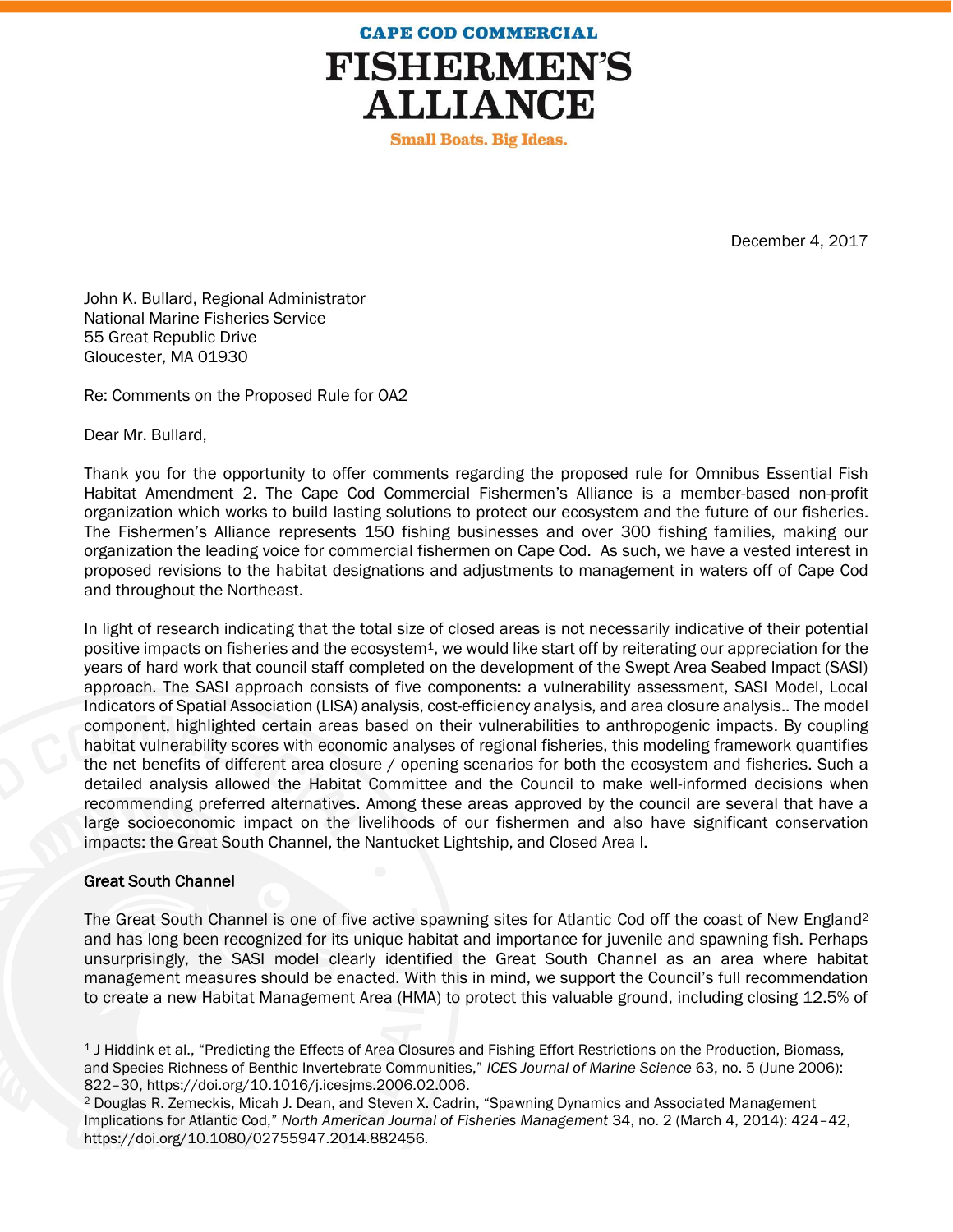the northeast HMA to all mobile bottom tending gears. Additionally, prohibitions in the remaining area for dredging are warranted, particularly given opening of nearby regions to scalloping that pose less impacts to the benthic environment. We also strongly support the Council's decision to designate The Great South Channel Juvenile Cod Habitat Area of Particular Concern. These actions would reduce fishing impacts on habitat, and (coupled with the Georges Bank Seasonal Closure Area) protect valuable spawning and rearing habitat for Atlantic Cod. Considerable overlap in essential fish habitat for (particularly pre-recruit) cod and haddock has been documented by the Council<sup>3</sup>, commercial harvesters<sup>4</sup>, and independent scientists<sup>5</sup>. Therefore, we believe that these protective measures will preserve habitat and provide vital protections for multiple species of commercially valuable groundfish, enhancing both the stability of the ecosystem and the economic viability of the fishery.

## Nantucket Lightship

Located approximately 80 nautical miles south of Cape Cod, Nantucket Lightship is one of several rotational access areas utilized by both Limited Access and Limited Access General Category scallop fishermen. Its location and abundance of scallops make it an ideal location for both fleets, but in particular, small day-boat fishermen are able to quickly and safely execute trips to this area. Between March and May 2017, the LAGC fleet took 875 trips into the area, harvesting approximately 525,000 pounds of premium quality scallop.

Under the proposed rule, the Nantucket Lightship Habitat Closure Area and the Nantucket Lightship Closed area would be removed, allowing those areas to be incorporated into the scallop fisheries management plan. We support the implementation of the Council's recommendation to adjust these closure areas. Both areas were historically important to southern New England's scallop fleet<sup>6</sup>. Current closed areas protect less vulnerable habitat than the proposed Great South Channel HMA does (Figure 1). Additionally, the habitat encompassed by the current closed areas is less important for valuable species such as Atlantic Cod<sup>7</sup> than the habitat that would be protected under the new Great South Channel HMA.

## Closed Area I

 $\overline{a}$ 

Like the Nantucket Lightship area, Closed Area I is relatively close to the shores of Cape Cod and easily accessible to much of the general category scallop fleet, as well as many groundfishermen. Also like the Nantucket Lightship area, Closed Area I protects less vulnerable (Figure 1) and less valuable<sup>8</sup> habitat than the new proposed areas do. Closed Area I has been closed to scallop dredging for nearly two decades. In that time, multiple year classes of scallops have been recruited, grown, and died. Presently, the Closed Area I scallops are in the final years of life, and are at peak meat weight and quality for market value. In particular, the majority of the scallop biomass is located in a dense aggregation in the northern portion of the closed area. It is our belief, and echoed by many others, that this highly productive area can support several years of valuable scallop fishing if placed into the scallop fisheries management plan as a rotational access area. Such a system

<sup>3</sup> New England Fishery Management Council, "Omnibus Essential Fish Habitat (EFH) Amendment 2 Final Environmental Impact Statement. Appendix C: EFH Designation Map Representations as Approved in June 2007, Wich Corrections." (Newburyport, MA: New England Fishery Management Council, 2007).

<sup>4</sup> E.P Ames, "Cod and Haddock Spawning Grounds in the Gulf of Maine from Grand Manan Channel to Ipswich Bay" (Stonington, Maine: Island Institute, Island Foundation, and Maine Gillnetters Association, 1997),

https://coastalfisheries.org/wp-content/uploads/1CodandHaddockSpawningGroundsintheGOM1997.pdf. <sup>5</sup> G. Ottersen and H. Loeng, "Covariability in Early Growth and Year-Class Strength of Barents Sea Cod, Haddock, and Herring: The Environmental Link," *ICES Journal of Marine Science* 57 (2000): 339–48, https://doi.org/10.1006/jmsc.1999.052.

<sup>6</sup> S.A. Murawski et al., "Large-Scale Closed Areas as a Fishery-Management Tool in Temeprate Marine Systems: The Georges Bank Experience," *Bulletin of Marine Science* 66, no. 3 (2000): 775–98.

<sup>7</sup> New England Fishery Management Council, "Omnibus Essential Fish Habitat (EFH) Amendment 2 Final Environmental Impact Statement. Appendix C: EFH Designation Map Representations as Approved in June 2007, Wich Corrections." <sup>8</sup> New England Fishery Management Council.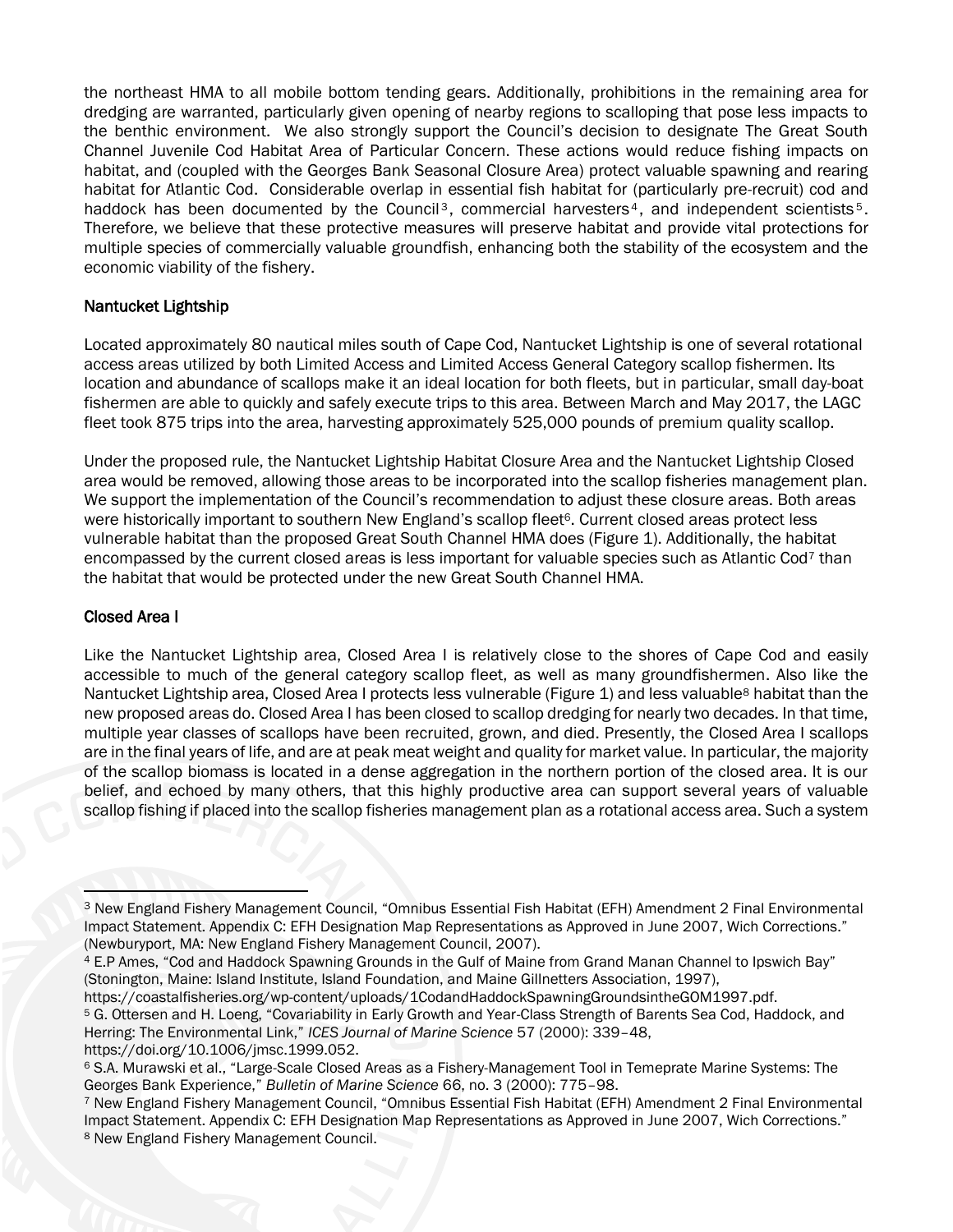of opening and closing access areas has been shown to assist in maximizing the yield for the fishery<sup>9</sup> by allowing benthic communities time to recover and allowing scallops to grow to peak weight.



*Figure 1 – Vulnerability scores of 100 km<sup>2</sup> habitat cells to impacts from different fishing gears (D = Scallop Dredge, T = Otter Trawl) protected by different closed areas (CA1 = Closed Area I, GSC = Great South Channel HMA, NLS = Nantucket Lightship Closed Area). Higher vulnerability scores indicate habitat that is more vulnerable to fishing impacts.* 

## Overall Impacts

Current landings estimates from the NEFMC's Scallop PDT show that 60 million pounds could be harvested if Nantucket Lightship and Closed Area I are opened (Table 1<sup>10</sup>). This amount would be allocated between the limited access and general category fleets for the benefit of both. Although exact economic benefits will vary based on market value, these total landings represent \$158 - \$181 million in revenue, an increase from \$74- \$114 million should the habitat amendment not be implemented with Nantucket Lightship West and Closed Area I as approved by the Council. The final amount to be harvested in each area may vary slightly, but it is important to recognize that access to scallops from areas close to shore represents an increased net revenue for the general category fleet.

As evidenced by the percent change in  $Z_{net}$  (total adverse impact) presented in the SASI Approach<sup>11</sup>, opening Closed Area I and Nantucket Lightship are expected to represent a net gain to the coupled human-natural system of fisheries off of Southern New England. There are many positive fisheries impacts contained in the habitat amendment that will benefit scallop fishermen, one of our region's most profitable fisheries. Additionally, the changes made through the Omnibus Habitat amendment in the Great South Channel,

 $\overline{a}$ <sup>9</sup> Murawski et al., "Large-Scale Closed Areas as a Fishery-Management Tool in Temeprate Marine Systems: The Georges Bank Experience."

<sup>10</sup> NEFMC, "Decision Document for Framework Adjustment 29 to the Atlantic Sea Scallop FMP" (New England Fishery Management Council, 2017).

<sup>11</sup> Michelle Bachman et al., "Omnibus Essential Fish Habitat (EFH) Amendment 2 Final Environmental Impact Statement. Appendix D: The Swept Area Seabed Impact (SASI) Approach: A Tool for Analyzing the Effects of Fishing on Essential Fish Habitat." (New England Fishery Management Council, 2011),

http://s3.amazonaws.com/nefmc.org/Appendix\_D\_Swept\_Area\_Seabed\_Impact\_approach\_171011\_091330.pdf.